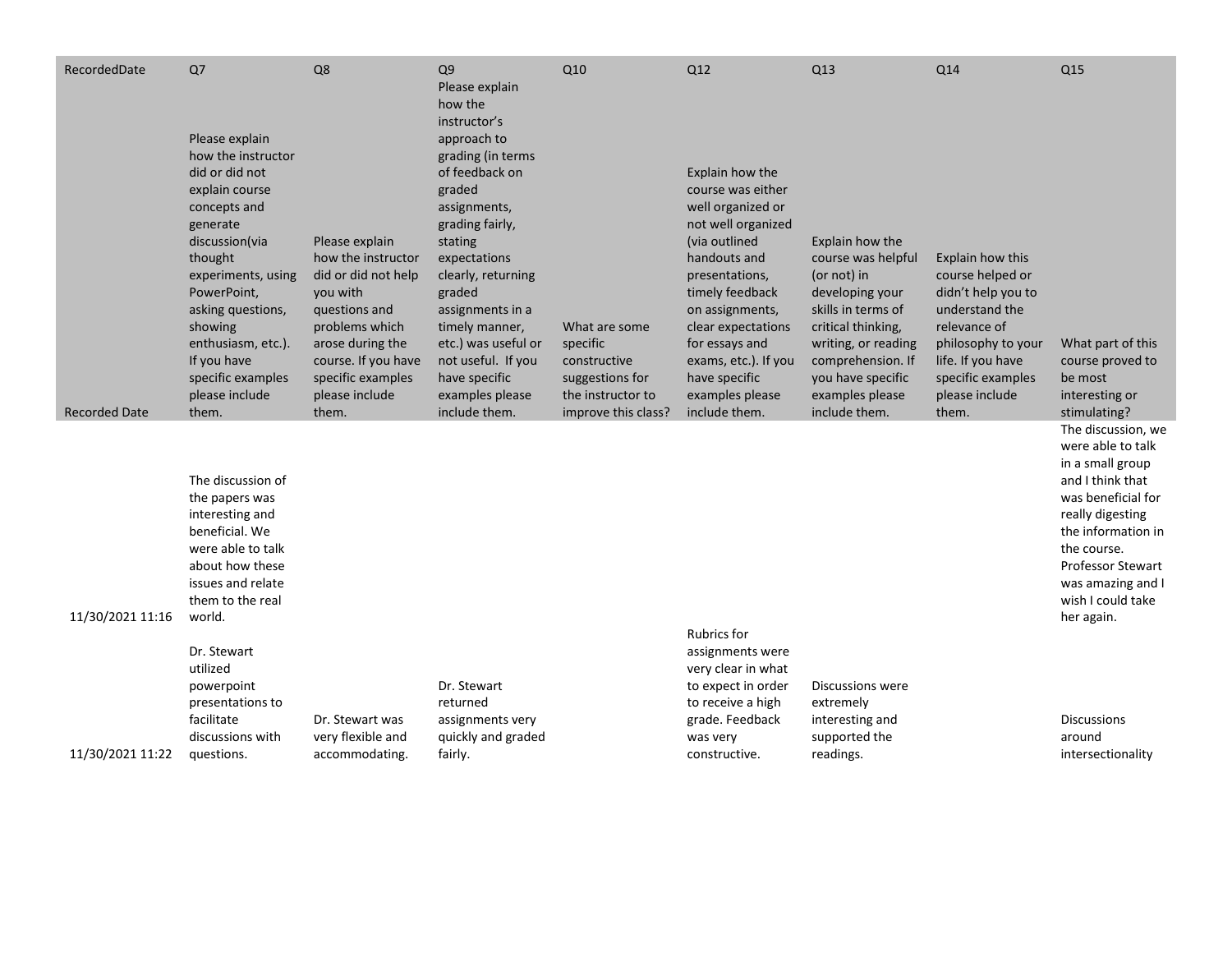| 11/30/2021 11:32 | Instructor's<br>lectures were<br>easily understood.<br>If a reading was<br>every confusing<br>she broke<br>everything down<br>so that it was easy<br>for everyone to<br>understand.                                                                                      | She was very<br>helpful if there<br>was ever a<br>technical issue and<br>made sure that it<br>didn't count<br>against you. In<br>class she was sure<br>to make sure no<br>one had questions<br>about what was<br>expected or the<br>course material. | assignments were<br>graded in a timely<br>manner and I<br>enjoyed her<br>feedback on<br>papers. There<br>werent many<br>assignments and<br>so they few there<br>were mattered. I<br>felt her grading<br>was fair while also<br>making sure there<br>was a high<br>expectation. | maybe adding a<br>discussion post on<br>canvas for certain<br>readings- not over<br>taking the<br>discussion in class<br>-because not<br>many people<br>wanted to talk in<br>class it might be a<br>way to generate<br>discussion a little<br>more.<br>Maybe do<br>discussion posts<br>on Canvas in the<br>future. Many<br>other professors<br>do this so that<br>those who are not | I found the<br>amount of reading<br>and assignments<br>to be great. it was<br>never<br>overwhelming and<br>it was enough to<br>make sure I never<br>forgot about what<br>was going on in<br>class.         | This class helped<br>with reading<br>comprehension<br>for sure. Many of<br>the papers were<br>very dense and<br>academic but if I<br>ever didn't<br>understand<br>something she<br>would cover it in<br>class the next day.                                        | I took this course<br>because I already<br>had an interest in<br>feminism and I<br>found the class<br>very helpful in<br>laying down a lot<br>of the basics in<br>feminist thought<br>while also looking<br>into different<br>avenues like<br>sports and<br>medicine. | I really enjoyed<br>the beginning of<br>the semester<br>when we were<br>discussing gender<br>and the<br>foundations of<br>feminist<br>philosophy. I<br>found that most<br>interesting and it<br>is definitely what I<br>will look more into<br>on my own time. |
|------------------|--------------------------------------------------------------------------------------------------------------------------------------------------------------------------------------------------------------------------------------------------------------------------|------------------------------------------------------------------------------------------------------------------------------------------------------------------------------------------------------------------------------------------------------|--------------------------------------------------------------------------------------------------------------------------------------------------------------------------------------------------------------------------------------------------------------------------------|-------------------------------------------------------------------------------------------------------------------------------------------------------------------------------------------------------------------------------------------------------------------------------------------------------------------------------------------------------------------------------------|------------------------------------------------------------------------------------------------------------------------------------------------------------------------------------------------------------|--------------------------------------------------------------------------------------------------------------------------------------------------------------------------------------------------------------------------------------------------------------------|-----------------------------------------------------------------------------------------------------------------------------------------------------------------------------------------------------------------------------------------------------------------------|----------------------------------------------------------------------------------------------------------------------------------------------------------------------------------------------------------------------------------------------------------------|
| 11/30/2021 11:35 | Dr. Stewart used<br>PowerPoints that<br>worked well both<br>as lectures and as<br>notes on the<br>articles which<br>were very helpful<br>for writing papers.<br>She was<br>enthusiastic about<br>the subject<br>material and was<br>always ready to<br>answer questions. | She was very<br>articulate and<br>understanding.<br>She was prepared<br>for many of the<br>questions and was<br>ready with the<br>answers.                                                                                                           | Her grading was<br>useful. She left<br>comments that<br>helped my writing<br>a little bit which I<br>appreciated. She<br>always graded<br>super quickly so<br>there was no<br>problem there.                                                                                   | talkative in class<br>get a time to<br>discuss topics in a<br>medium they are<br>better at. Maybe<br>drop the exam or<br>second paper for<br>multiple<br>discussion posts<br>scattered<br>throughout the<br>semester. In the<br>end, the class was<br>still great.                                                                                                                  | <b>Basically the</b><br>entire semester<br>was laid out since<br>day one. All<br>papers were<br>available as<br>quickly as possible<br>and all due dates<br>were mention in<br>class way ahead of<br>time. | The papers in the<br>class were from a<br>wide variety of<br>experiences and<br>forms of<br>philosophy. They<br>all had their own<br>styles are ways of<br>thinking but they<br>worked together<br>in the class to<br>explain Feminist<br>Philosophy very<br>well. | Women are an<br>important part of<br>everyone's life and<br>this class helps<br>one understand<br>their experience<br>which is one of the<br>more important<br>aspects of<br>philosophy in my<br>opinion.                                                             | Honestly, like 80-<br>90% of the class<br>was super<br>interesting. The<br>only things that<br>weren't as<br>compelling were<br>things I already<br>knew from other<br>Philosophy<br>classes.                                                                  |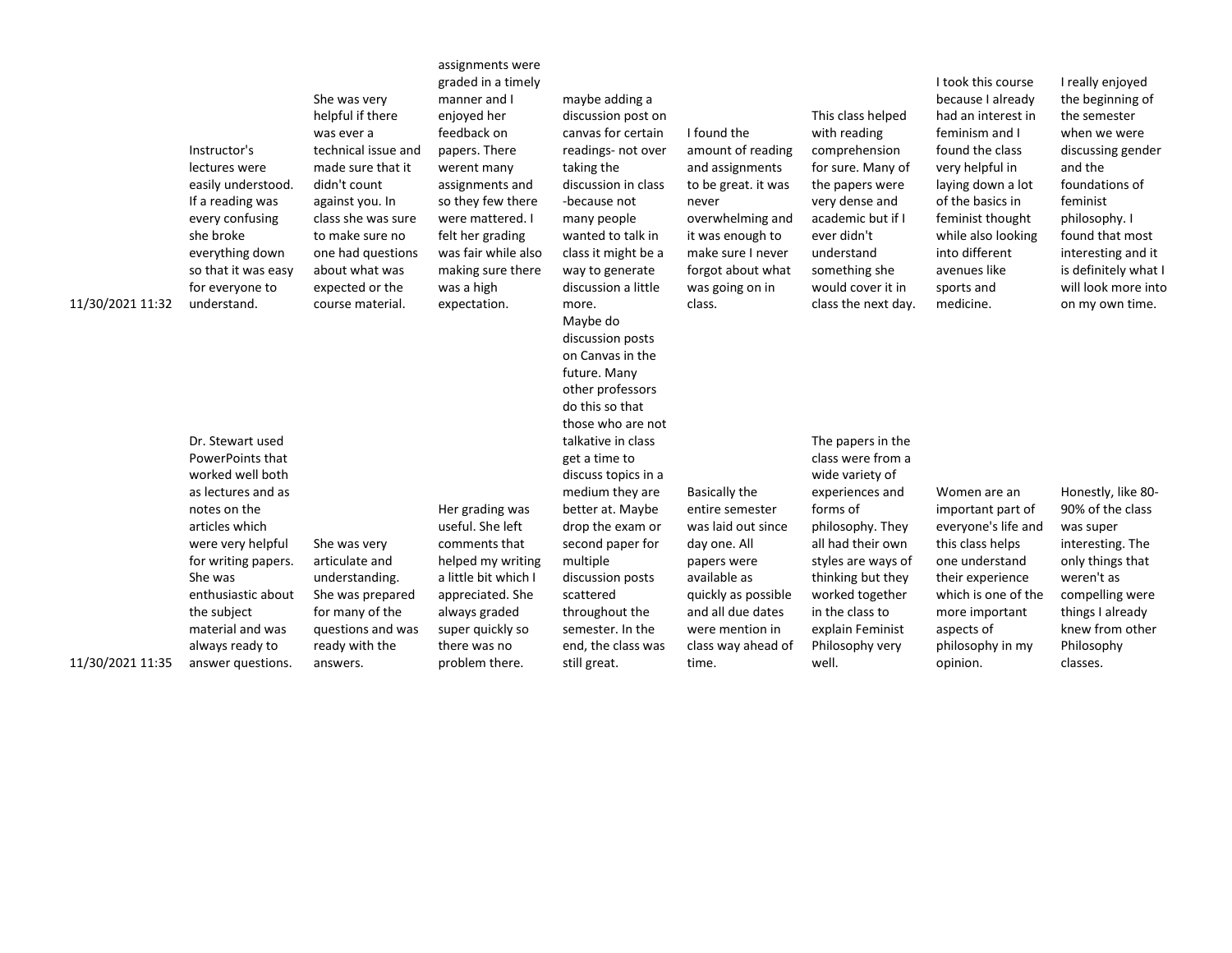Dr. Stewart did a wonderful job beginning discussions and created a space that was welcoming for all of us to share our experiences, thoughts and ideas about the content we learned as well as the personal viewpoint we had on it. She had detailed PowerPoints, make points where she would ask questions to make sure we had full clarity on the content (and express our views) and also gave us the opportunity to write down our thoughts as well for ungraded assignments in class. Both of this things really made my formulate into more coherent words and arguments how I processed and viewed topics covered.

Dr. Stewart always made herself available, even on weekends, to help with papers, understanding core concepts, and general questions about the course. An example I have--there was a paper assigned that I didn't get to start as early as I normally would, and I told her I would only have two days to be able to do it, but I wanted to ask her a question about it. She was very understanding and told me she would check her email just in case I decided I needed some guidance on Saturday, which of course she is not obligated to do, but there was a lot going on at the time and it meant a lot to me that she was flexible. I didn't end up needing help, but knowing it was there made a difference for me in my confidence level and overall outcome of my paper.

I LOVED how Dr. Stewart graded our course content. She left detailed feedback and comments on every single paper, which was a lot, since there was a lot of content and analysis that went into writing them as well as grading each word we used, how our sentences were orchestrated, etc. I live for seeing tangible feedback from my professors so I can improve my writing, and her approach was great.

I don't have much to say in terms of criticisms of the course. Everything was organized, concise, and easy accessible to understand because of the way she broke it down for us. My only comment is maybe make the powerpoints slightly shorter. There were a lot of very long paragraph quotes (which she would read in class or slow down so that we could write) so sometimes it was slightly visually overwhelming. But, if anyone were to miss class, that kind of detail would be very effective to get the most out of what she was lecturing about. So, either way, her powerpoints were great.

We had very clear and detailed what was

explanations of expected in the course of us and what the goals were, long term and short term, for what we were meant to learn and focus on during our critical analyses. We had extremely detailed PowerPoints, syllabi, and essay assignment details for what we were supposed to be doing in our writing. I also like that we had academic writing as well as an Op-Ed assignment- this challenged me as I am not used to writing in a more "casual" style, and I was nervous going into it, but I did better then I thought I would and it was a great experience to write. It ended up being a passion project of mine as well as a way for me to analyze an issue with a few difference lenses, and I enjoyed that.

I feel like I answered this on the last item, but the variety of assignments was great for me. And every project had a lot of freedom for us to choose what issue we wanted to focus in on. That was one of the best parts of the course, because it gave us an opportunity to speak our minds and formulate those beliefs into concise arguments. Its truly going to give professors a better product when we are allowed to choose something we are particularly interested in to write about.

I have a philosophy minor as well as feminist beliefs, so this course really resonated with me. That being said, I did learn quite a few perspectives/writi ngs that I might not normally have read or considered, and I was forced to critically analyze my stances and solidify why I held those beliefs. A goal of mine is to have well thought out and rounded beliefs, and this aided me in doing that. I also think within the complexity of the course content was a lot of accessibility due to Dr. Stewart's teaching style and skillset. She was great at explaining really difficult concepts/writings to us (or to me, because there were a few readings I found slightly out of my league) in a way I could understand without making me feel stupid.

I thought our inclass discussions were really fantastic for learning perspectives from others and seeing new ways to think about things. I always valued our time in class, and loved hearing my classmates thoughts as well as Dr. Stewart's professional take on things.

11/30/2021 11:48